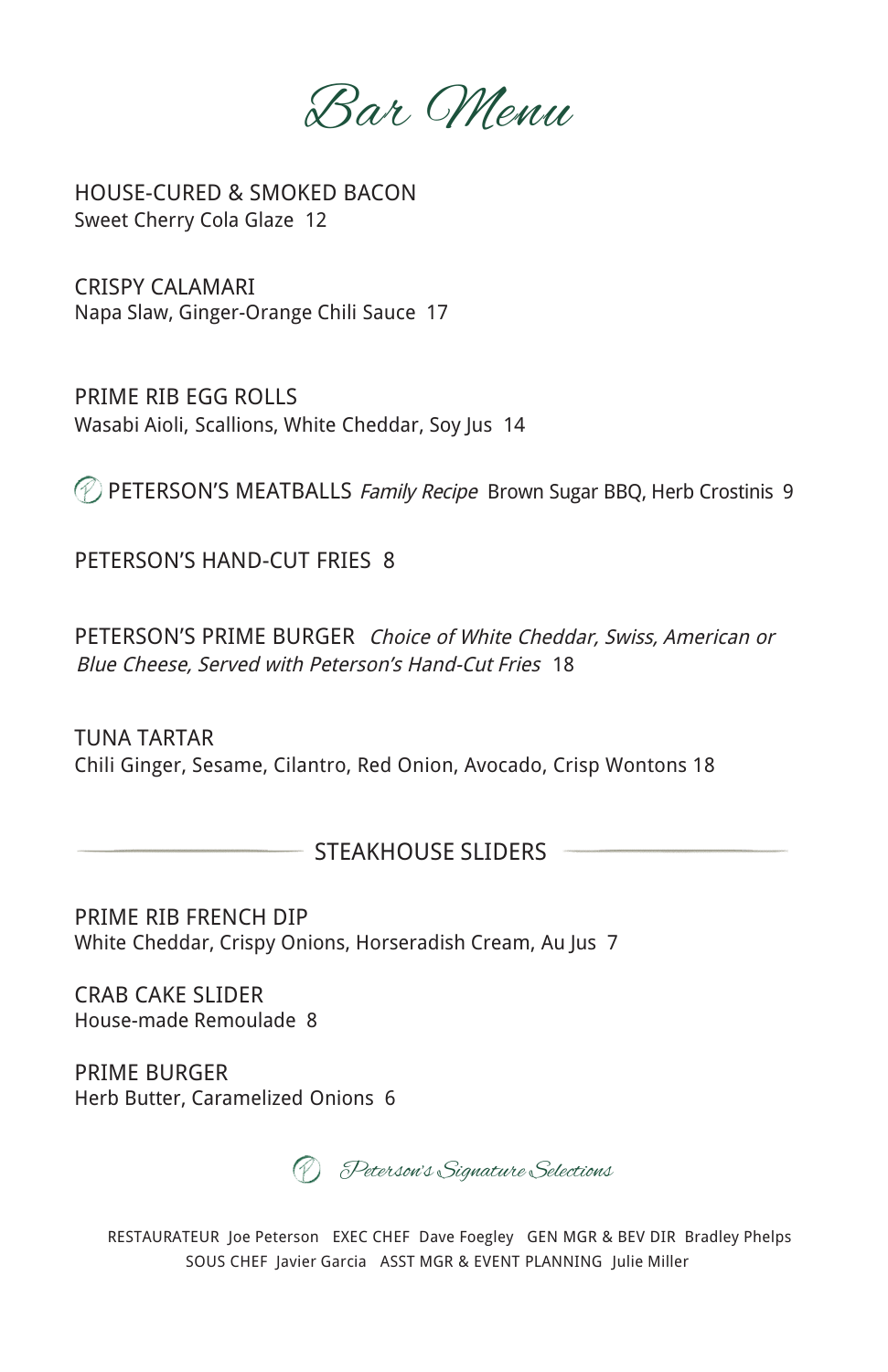Wine

There are over 400 labels in Peterson's award-winning wine library. Please ask your server for the complete Wine List.



Luxury Pour

Started in 1992, Neyers Vineyards is a family-owned winery that uses natural methods to make its artisan wines. Their grapes are picked, laboriously sorted and inspected by hand at the winery.

**'304' Chardonnay,** Sonoma County, 2018 - "Chablis-styled" wine, with fresh, crisp fruit. 14 GL 50 BTL

**'Left Bank Red' Cabernet & Merlot Blend,** Napa Valley, 2017 - 91 points. Raspberry, dark currant, and blackberry flavors with bright acidity. 18 GL 68 BTL

**'Vista Notre' Zinfandel,** California, 2018 - 90 points. Floral, cherry, and cranberry notes with a peppery anise accent. 12 GL 45 BTL

**'Neyers Ranch' Cabernet Sauvignon,** Napa Valley, 2016 – 91 points. Ripe fruit with fig, boysenberry, and blackberry notes. 125 BTL



Feature Winery

For more than 40 years Napa Cellars has been crafting wines that are a classic, unmistakable interpretation of Napa Valley.

**Chardonnay, Napa Valley,** 2018 – Green apple with orange zest, almond and balanced acidity. 12 GL 45 BTL

**Cabernet Sauvignon, Napa Valley,** 2017 – Black currant, loganberry, and fig with warm spice and mocha notes. 18 GL 68 BTL

**Merlot, Napa Valley,** 2018 – Plum, mulberry, and graphite with hints of lavender and soft tannins. 16 GL 58 BTL

**Pinot Noir, Napa Valley,** 2017 – Black cherry and cola with notes of earth and spiced caramel. 16 GL 58 BTL

Boutique Winery

Bouchaine Vineyards is the oldest winery in Carneros, a region at the southern tip of Napa, which operates on the winemaking philosophy that, great wines are grown, not made.

**Estate Pinot Noir** 2016 15 GL 60 BTL

**Estate Chardonnay** 2016 13 GL 50 BTL

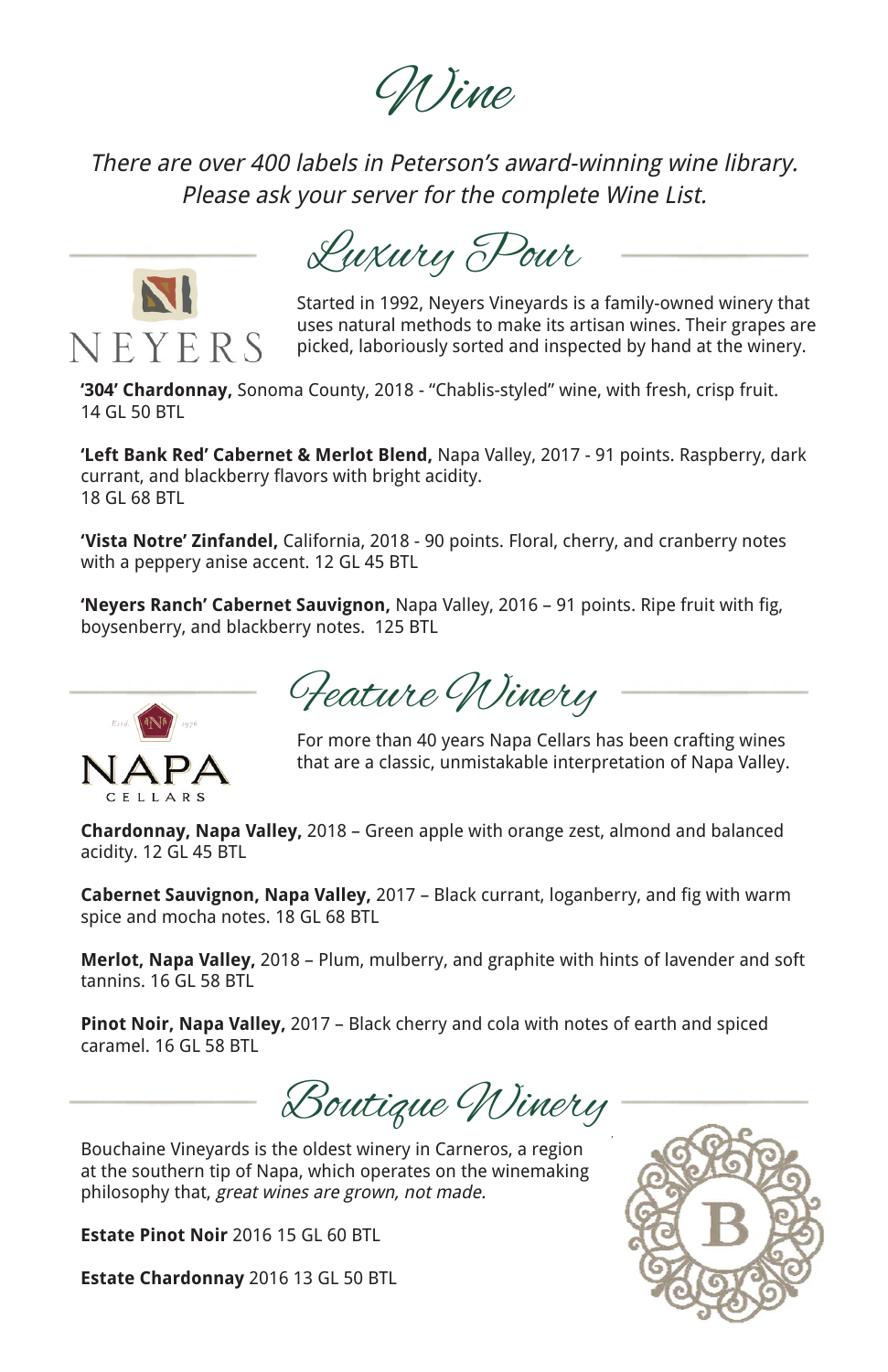

## ON TAP

Rotating Local Crafts, Top Imports & American Brews

# REGIONAL CRAFTS

Bell's Two Hearted IPA *Kalamazoo, MI* 7 Sun King Osiris Pale Ale *Indianapolis, IN* 8 Sun King Sunlight Cream Ale *Indianapolis, IN* 8 Sun King Wee Mac Scottish Ale *Indianapolis, IN* 8

# IMPORTS

Amstel Light *Netherlands* 7 Corona Extra *Mexico* 7 Corona Premier *Mexico* 7 Heineken *Netherlands* 7 Heineken 0.0 NA *Netherlands* 6

# DOMESTIC

Blue Moon 6 Bud 6 Bud Light 6 Coors Light 5 Miller Lite 5 Michelob Ultra 6 Rotating Crafts 7

Craft Cocktails

SANDIA SMASH Jalapeno Infused Vodka, Hangar One, Aperol, Watermelon-Mint Juice 13

CHICA CHERRY COLA Buffalo Trace, Cherry Herring, Giffard Vanilla, Lemon & Cherry Juice, Cardamom Bitters 14

ROUNDABOUT Elijah Craig Bourbon, Cointreau, Black Tea Syrup, Lemon Juice, Molassas Bitters 13

SPICY RABBIT MULE Jeptha Creed Hot Pepper Vodka, Carrot Juice, Lime Juice, Simple Syrup, Muddled Cucumber, Ginger Beer 15

THE ORCHARD Jeptha Creed Apple Vodka, Apple Spice Syrup, Caramel Syrup, Lemon Juice 12

BLUE WAVE Jeptha Creed Blueberry Vodka, Lemon Juice, Orgeat, Ginger Blueberry Syrup, Dash Allspice Bitters, Ginger Beer 12

Mocktails \$7

HERBACEOUS BABE Muddled Basil, Mint Syrup, Lemon Juice, Pineapple Juice, Ginger Beer

GINGERBERRY Lime Juice, Strawberry Purée, Ginger Beer, Mint

ROUGE MOJITO Muddled Raspberries & Mint, Simple Syrup, Lime Juice, Cranberry Juice, Soda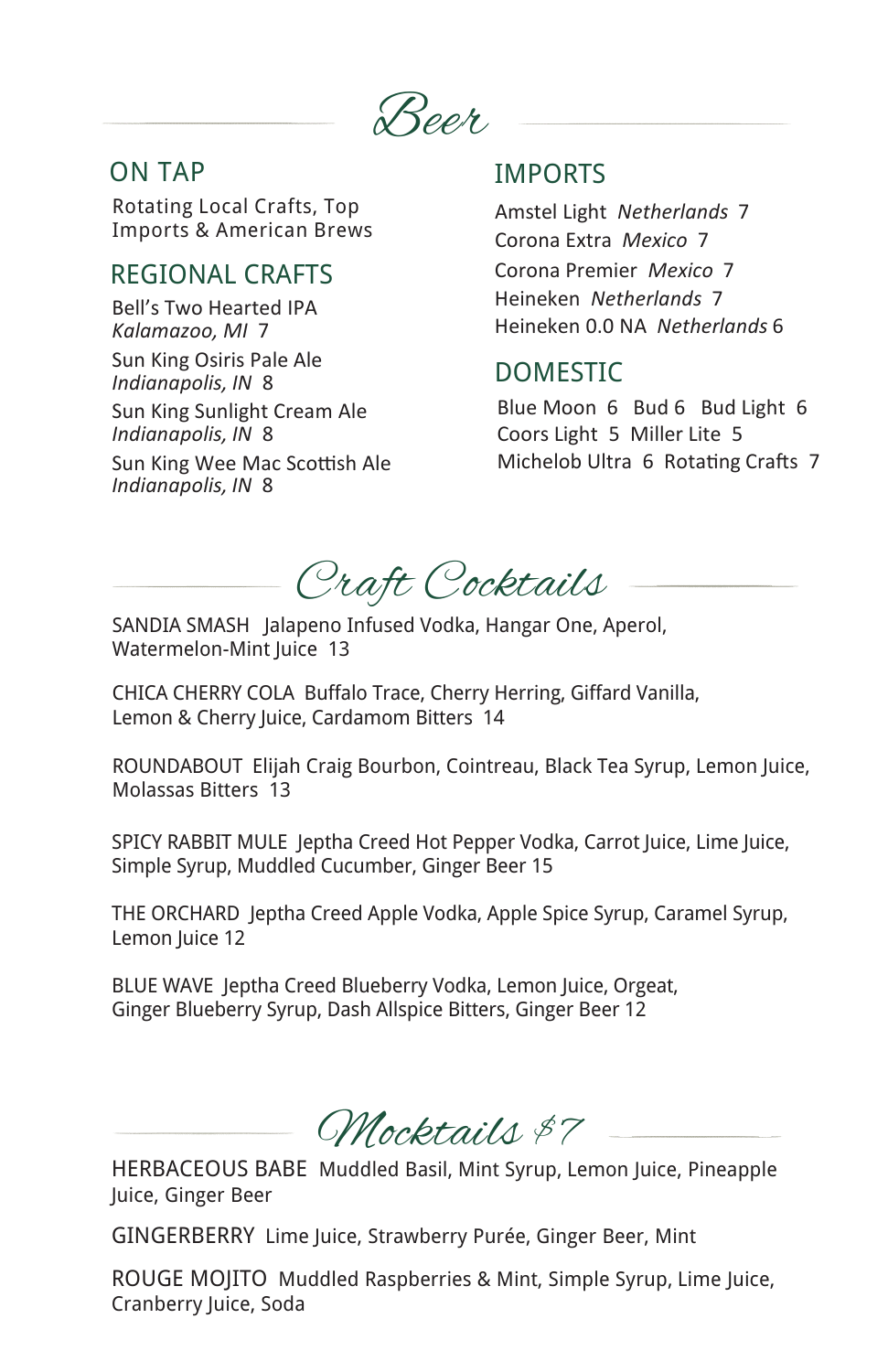Martinis

 $\mathcal P$ ) PINETINI Fresh Golden Pineapple, Orange Vodka Infusion 14

THE MAESTRO Muddled Jalapeño & Basil, Maestro Dobel Tequila, Agave Nectar, Lime, Cointreau 14

BLUE BEEHIVE Jeptha Creed Blueberry Vodka, Jeptha Creed Honey Vodka, Tattersall Crème de Fleur, Mint Syrup, Lemon Juice, Lavender Syrup, Muddled Mint 15

CHILL BERRY COSMO Raspberry Rosemary Citron Vodka, Cranberry Juice, Lime Juice, Triple Sec 12

SUGAR & SPICE Pear Vodka, Lemon Juice, Orgeat, Dash Tiki Bitters, Topped with Prosecco 12

SCARLET FIZZLE Ginraw, Pama, Lemon Juice, Simple Syrup, Pomegranate Juice, Topped with Prosecco 13

Cognac & Armagnac

Courvoisier VS 12 Courvoisier VSOP 12 Courvoisier XO 35 Hennessy VS 12 Hennessy VSOP Privilège 15 Hennessy XO 50 Kelt VSOP 20

Kelt XO 50 MaisonGelas 8 Yr Selection 16 MaisonGelas VSOP BasArmagnac 20 Martell Blue Swift VSOP 20 Rémy Martin 1738 16 Rémy Martin VSOP 20 Rémy Martin XO 45

Luxury Pours

Half Pours Available by Request

Glenfiddich 30 Year 75 Glenmorangie 25 Year 80 Grand Marnier Quintessence 125 Johnnie Walker Odyssey 95 Rémy Martin Louis XIII 375

Hardy Perfection "Haute Couture for Cognac" Essential Element Series 575 Rare Cognac Poured from 1 of Only 300 Authenticated Daum Crystal Decanters Worldwide

Join us for an evening of Exclusive Chef Courses, Premium Wines, Choice Liquors, Guest Speakers & Specially Discounted Offers! Find upcoming dates: petersonsrestaurant.com/events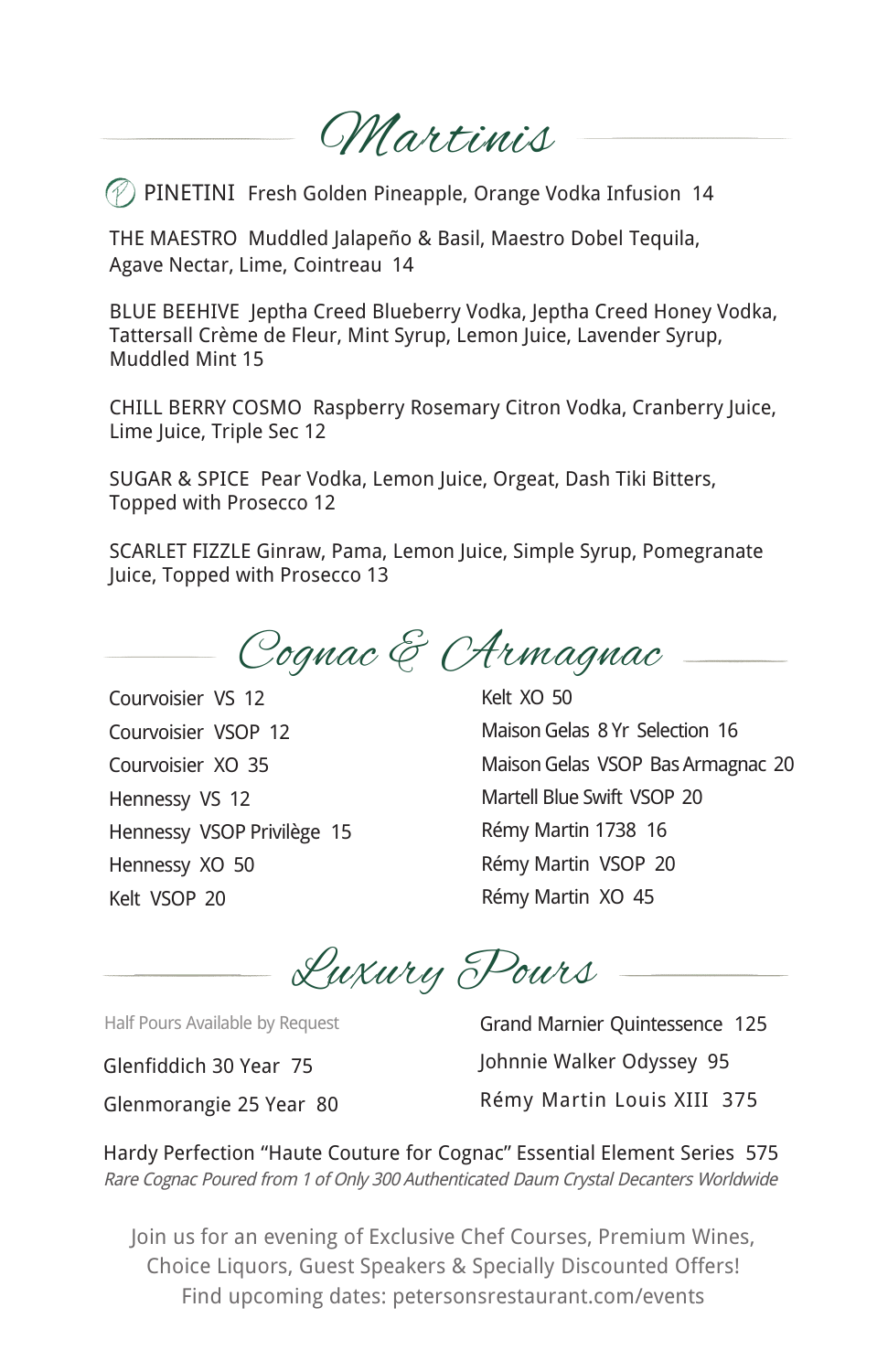Small Batch Bourbon & Whiskey

Basil Hayden's 15 Blanton's 20 Booker's 20 Bulleit 12 Eagle Rare 12 High West Campfire 16 High West Double Rye 15 Knob Creek 14 1792 Small Batch 12

Maker's Mark 12 Rowan's Creek 14 Stranahan's 13 Stranahan's Diamond Peak 16 Tin Cup 10 Yr 12 Whistle Pig 12 Yr 24 Willet Pot Still Reserve 12 Woodford Reserve 12

Single Malt Scotch

Balvenie Double Wood 20 Balvenie Caribbean Cask 21 Balvenie Port Wood 50 Cragganmore 12 Yr 12 Dalmore 12 Yr 32 Dalwhinnie 15 Yr 18 Glenfiddich 12 Yr 12 Glenfiddich 18 Yr 24 Glenfiddich 30 Yr 75

Glenlivet 12 Yr 12 Glenmorangie 10 Yr 10 Glenmorangie 25 Yr 75 Lagavulin 16 Yr 24 Laphroaig 10 Yr 16 Macallan 12 Yr 18 Macallan 18 Yr 50 Oban 14 Yr 25

Premium Blended Scotch

Chivas Regal 9 Johnnie Walker: Red 9 Black 12 Platinum 27 Blue 70 Odyssey 75

Irish Whiskey

Bushmills White Label 11 Bushmills Red Label 11 Bushmills Black Label 11 Tullamore Dew 10

One of the top things our guests tell us is how we make them "feel special". Please don't hesitate to ask us for anything you may need. We want your experience to exceed all expectations. *―* Joe Peterson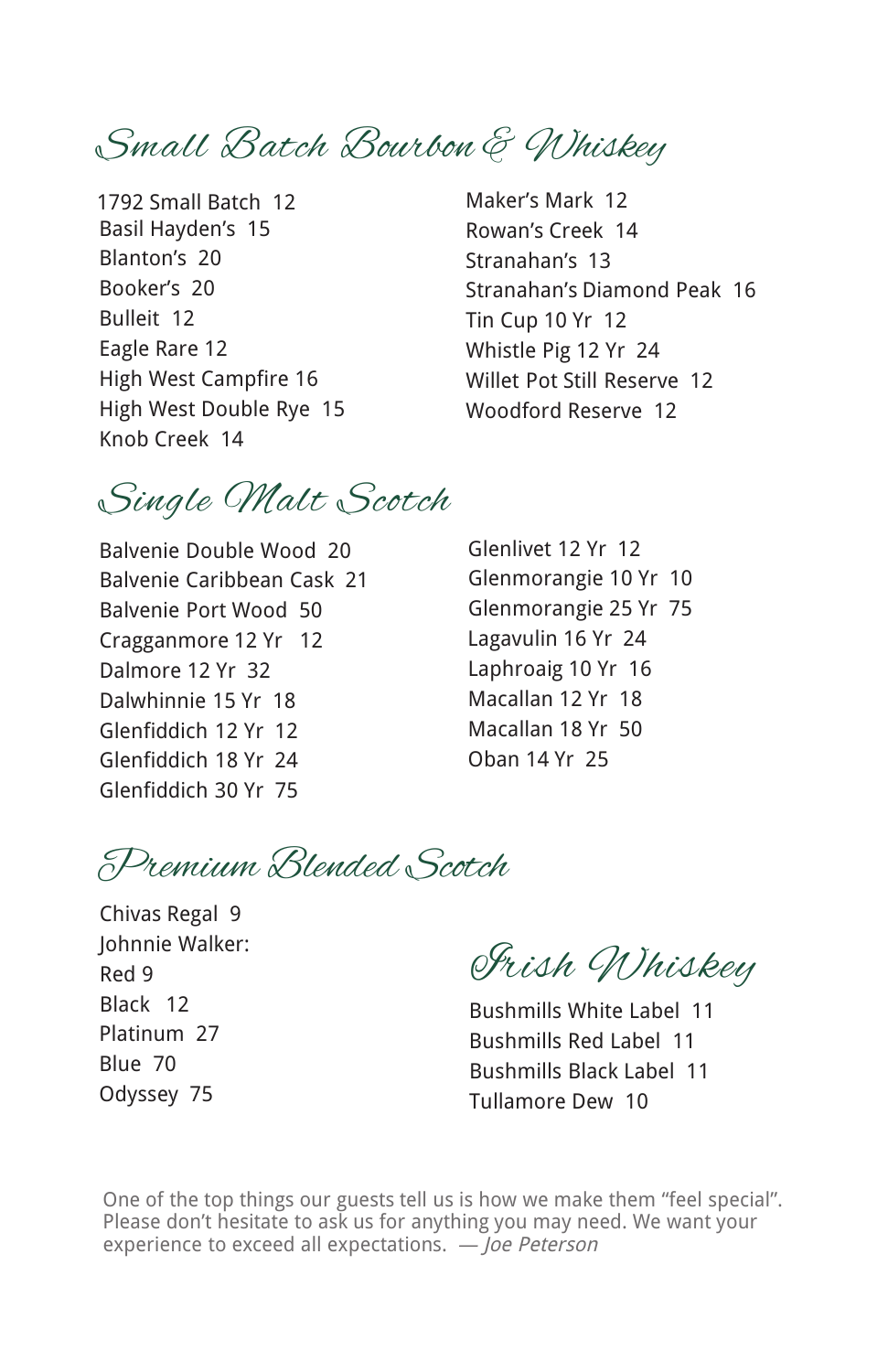Dessert Drinks

B.R. Cohn Cabernet Port Olive Hill Estate 12 Dow's LBV Ruby Port 10 Graham's Tawny Port 20 Yr 18 Warre's Otima Port 10 Yr 10 Midnight Cellars Gemini Port 10 Taylor Fladgate LBV Ruby Port 33 Vintage Tawny Port 19 Sandeman Rainwater Madeira 8 Sandeman Armada Cream Sherry 8 VGS Chateau Potelle Zinie Late Harvest 8 PORT, MADEIRA & SHERRY

COFFEE DRINKS 10 Topped with whipped cream & shaved chocolate

CAFÉ COCO Malibu Rum, Godiva Dark, Nocello

"THE DUDE" Kahlua, White Chocolate Godiva, Vanilla Vodka

IRISH ANGEL Frangelico, Baileys Irish Cream

PETERSON'S COFFEE Nocello, Godiva White Chocolate

### DESSERT WINES

Dolce by Far Niente 25 Inniskillin Ice Wine 25 Trentadue ChocolateAmore 12

Subscribe to our E-list for Event & Specials News! You can purchase Gift Cards on site and online. Earn dining rewards by joining Elite Club; ask your server for details.

Weekly Promos

MONDAYS Half Price Chef Select Oysters

Half Price Select Bottles of Wine

#### WEDNESDAYS

Beer 'N Burger Nite Half Price Steakhouse Sliders & \$5 Pints

**THURSDAYS** Half Price Select Bar Appetizers

Live Piano 6-9 pm



Need a venue for your next lunch, dinner or cocktail party?

Group Events For 15-150 Catered & Custom Menus Butler, Buffet or Sit Down

Contact: Events @ PetersonsRestaurant.com

Guest Services 317.598.8863

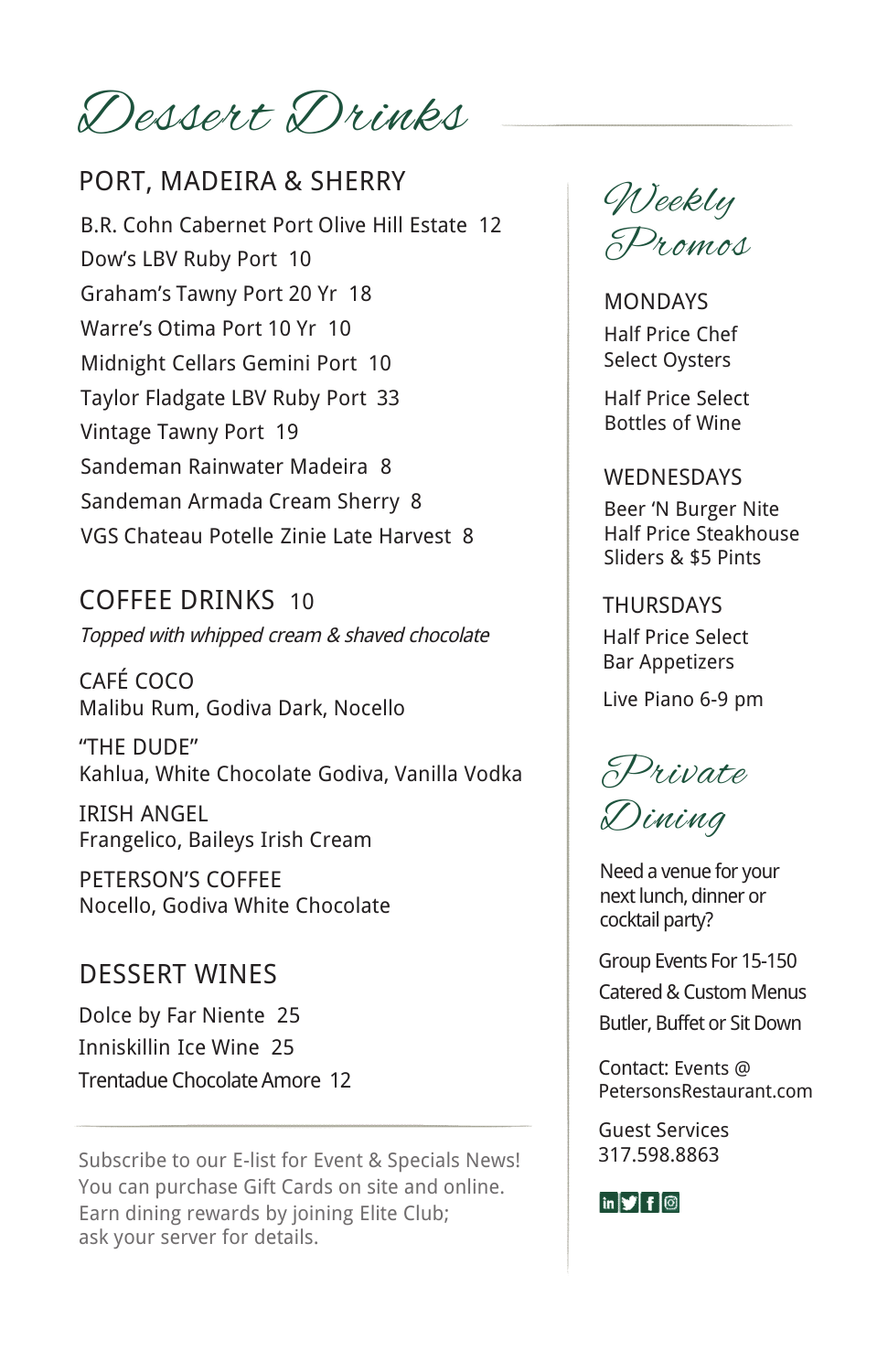Appetizers

**TUNA TARTAR** Chili Ginger, Sesame, Cilantro, Red Onion, Avocado, Crisp Wontons 18

*©* MAINE LOBSTER TEMPURA FINGERS Honey Mustard, Peppercorn Infused Drawn Butter, Lemon 24

**OYSTERS ROCKEFELLER** 1/2 Doz. Spinach, Anise, Cream, Pecorino Romano GF 24

CRISPY CALAMARI Napa Slaw, Ginger-Orange Chili Sauce 17

*©* LUMP CRAB CAKE Stone Ground Mustard, Roasted Red Pepper Coulis, Aioli 18

*©* CRAB STUFFED SHRIMP

Gulf Shrimp, Lump Crab Stuffing, Applewood Smoked Bacon Wrap 24

**HOUSE-CURED & SMOKED BACON** Sweet Cherry Cola Glaze GF 12

OYSTERS OF THE DAY East & West Coast, Cocktail Sauce, Horseradish, Mignonette GF 3.75 ea.

**JUMBO GULF SHRIMP** Cocktail Sauce, Fresh Horseradish, Remoulade GF 19

*©* PRIME RIB EGG ROLLS Wasabi Horseradish Aioli, White Cheddar, Scallions, Soy Jus 14

8

 $12$ 



CHEF'S SEASONAL SOUP

*<sup>2</sup>* MAINE LOBSTER BISQUE Chives, Herb Oil, Lobster Garnish

 $CATECAD$ 

Salads

| CALJAN                                                                       |    |
|------------------------------------------------------------------------------|----|
| Hearts of Romaine, Parmigiano Reggiano, Herb Croutons                        | 11 |
| LOCAL ARTISAN GREENS                                                         |    |
| Fresh Berries, Cream Cheese Wontons, Candied Pecans, Maple-Mint Vinaigrette  | 12 |
| $\mathcal D$ baby iceberg "The Wedge"                                        |    |
| Danish Blue Cheese Dressing, Asian Pear, Walnut, Red Pepper Coulis, Balsamic | 11 |

(D) Peterson's Signature Selections GF Gluten Free Item 20 % Gratuity Added To Parties Of Six Or More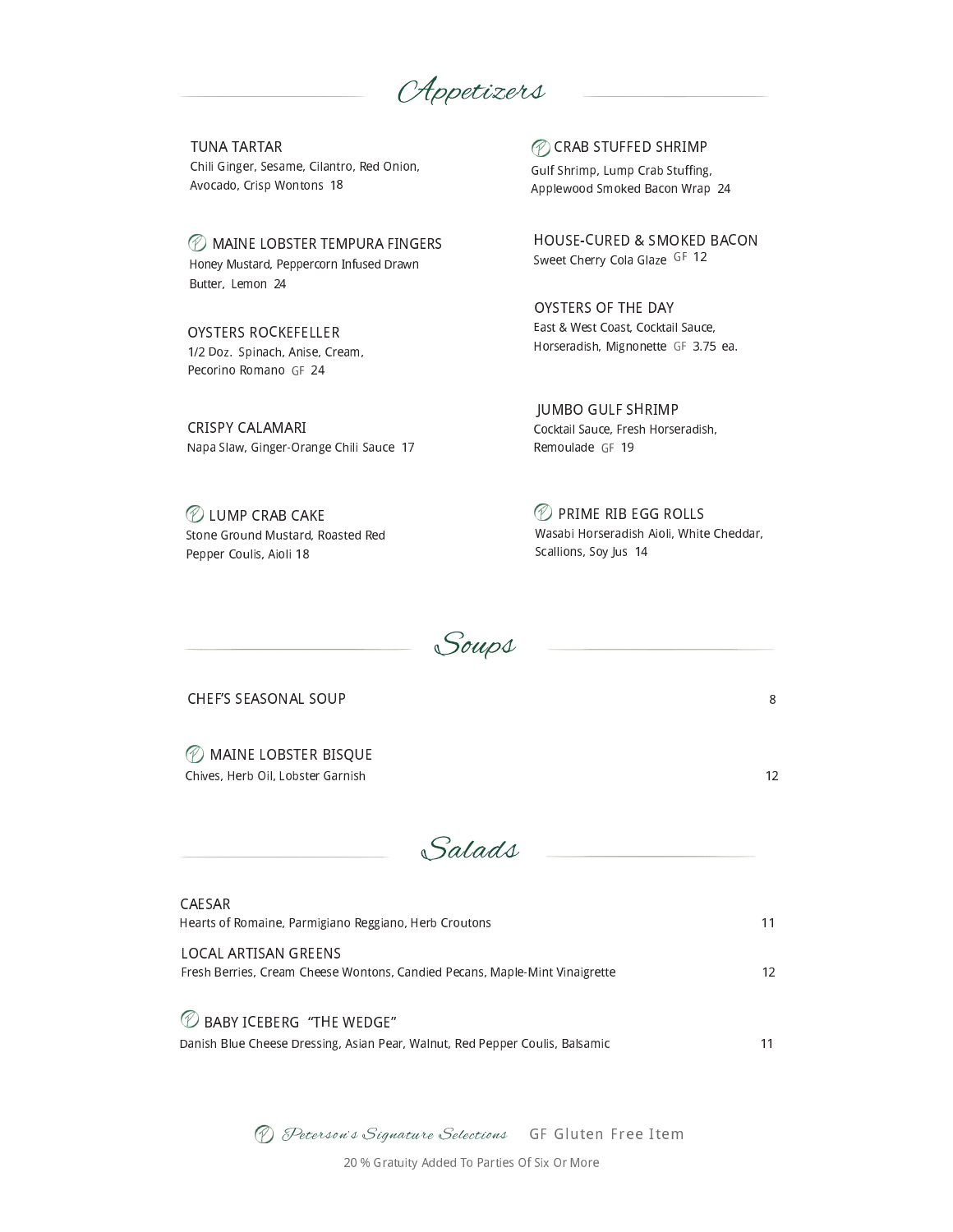| Seafood                                                                                                                                |    |
|----------------------------------------------------------------------------------------------------------------------------------------|----|
| <b><i>D</i></b> JUMBO SEA SCALLOPS<br>Snap Peas, Beech Mushrooms, Scallions, Carrots with Cello Noodles,<br>Miso-Ginger Vinaigrette GF | 37 |
| ORGANIC SALMON<br>Fingerling Potatoes, Cucumbers, Lemon Pepper Dill Crème Fraiche Cider Syrup GF                                       | 30 |
| OVEN ROASTED CRAB CAKES<br>Stone Ground Mustard, Roasted Red Pepper Coulis, Italian Parsley Aioli                                      | 34 |
| BLACKENED SHRIMP<br>Grilled Corn & Pepper Risotto, Roasted Red Pepper Sauce GF                                                         | 29 |
| SESAME SEARED TUNA #1 SASHIMI GRADE<br>Crispy Capers, Soy Sauce, Wasabi Paste, Pickled Ginger                                          | 29 |



| FISCHER FARMS SMOKED PORK CHOP                           |    |
|----------------------------------------------------------|----|
| Parmesan Polenta, Broccoli Rabe, Porcini Porter Sauce GF | 28 |
|                                                          |    |

#### .  " % # <sup>&</sup>lt; : <sup>1</sup> ! " - ! <sup>&</sup>lt;

Cornmeal Waffle, Mustard BBQ Sauce, Apple Coleslaw, Jalapeño Maple Syrup <a>

! " # \$ <sup>1</sup> - - # 

 $\mathcal{H}$ **D** Peterson's Signature Selections . # . <sup>R</sup> <sup>S</sup> <sup>T</sup> <sup>U</sup> <sup>V</sup> # <sup>W</sup> <sup>U</sup> <sup>U</sup> - <sup>T</sup> <sup>U</sup> <sup>X</sup>

\_ <sup>h</sup> <sup>b</sup> <sup>k</sup> <sup>o</sup> <sup>p</sup> <sup>q</sup> <sup>r</sup> <sup>s</sup> <sup>t</sup> <sup>u</sup> <sup>v</sup> <sup>w</sup> <sup>x</sup> <sup>y</sup> <sup>z</sup> <sup>s</sup> <sup>t</sup> <sup>s</sup> { <sup>|</sup> } <sup>~</sup> <sup>s</sup> <sup>|</sup> <sup>v</sup> <sup>t</sup> <sup>q</sup> <sup>|</sup> <sup>r</sup> <sup>s</sup> <sup>s</sup> <sup>q</sup> <sup>q</sup> <sup>u</sup> <sup>w</sup> <sup>q</sup> } <sup>y</sup> <sup>x</sup> <sup>s</sup> <sup>v</sup> <sup>y</sup> <sup>|</sup>  ${\color{black} u} {\color{black} u} {\color{black} u} {\color{black} u} {\color{black} u} {\color{black} u} {\color{black} u} {\color{black} u} {\color{black} u} {\color{black} u} {\color{black} u} {\color{black} u} {\color{black} u} {\color{black} u} {\color{black} u} {\color{black} u} {\color{black} u} {\color{black} u} {\color{black} u} {\color{black} u} {\color{black} u} {\color{black} u} {\color{black} u} {\color{black} u} {\color{black} u} {\color{black} u} {\color{black} u} {\color{black} u} {\color{black} u} {\color{black} u} {\color{black} u} {\color{$ <sup>q</sup> } <sup>u</sup> <sup>q</sup> } <sup>q</sup> <sup>|</sup> <sup>y</sup> <sup>p</sup> <sup>q</sup> { <sup>~</sup> <sup>z</sup> <sup>y</sup> <sup>p</sup> <sup>s</sup> <sup>s</sup> <sup>q</sup> <sup>|</sup> <sup>s</sup> <sup>|</sup> <sup>t</sup> <sup>y</sup> <sup>s</sup> <sup>q</sup> <sup>|</sup> } <sup>t</sup> <sup>y</sup> <sup>z</sup> <sup>q</sup> <sup>y</sup> } <sup>|</sup> <sup>q</sup> <sup>u</sup> <sup>y</sup> <sup>|</sup> <sup>z</sup> <sup>r</sup> <sup>y</sup> <sup>z</sup> <sup>s</sup> <sup>t</sup> <sup>u</sup>

Earn Dining Rewards as an ELITE CLUB Member. Ask Your Server for Details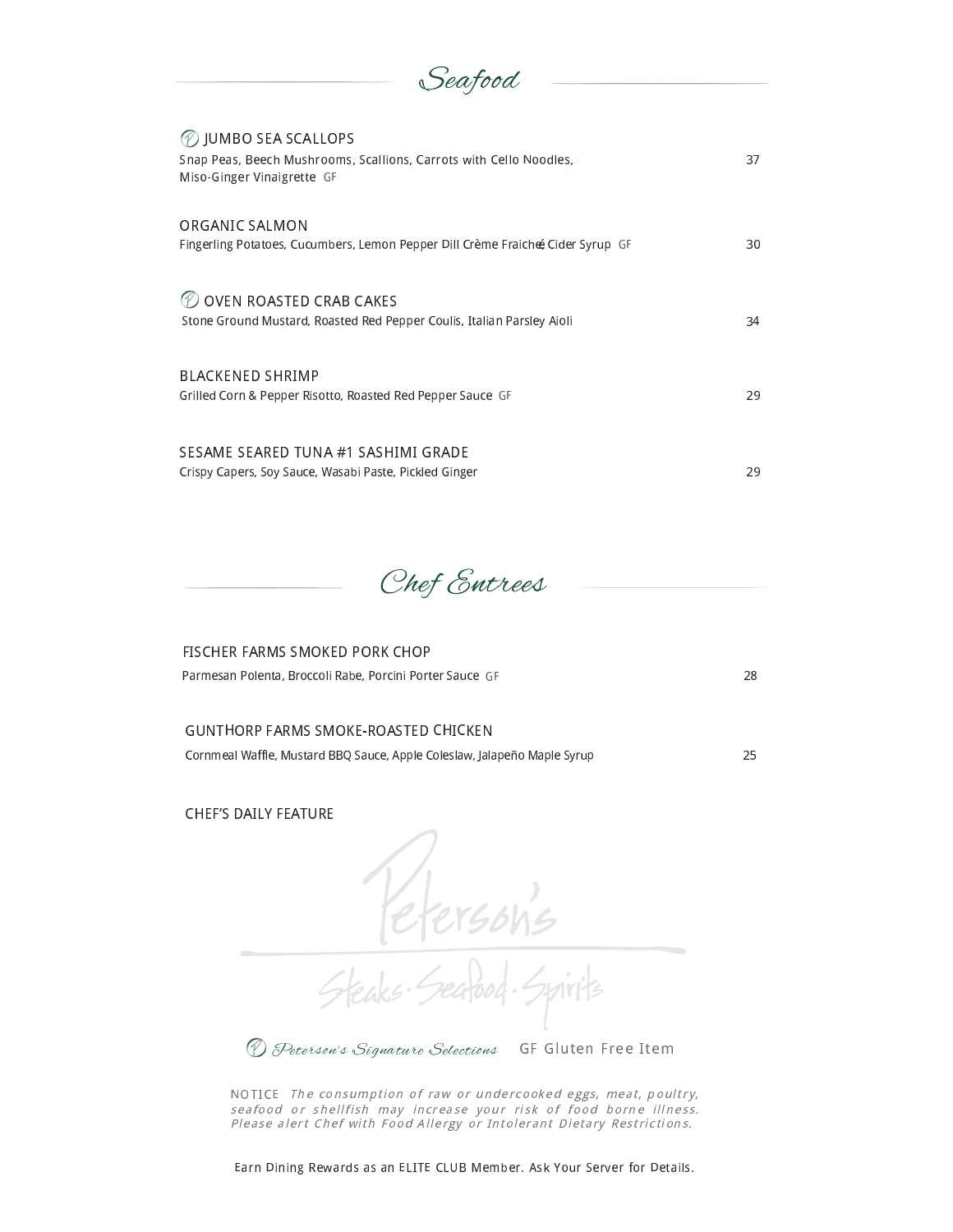Steaks

RARE-COOL RED | MEDIUM RARE-WARM RED | MED-HOT RED | MED WELL-PINK | WELL DONE-NO PINK

| <b>CENTER CUT FILET MIGNON 8 oz</b>                                                                       |                   | 42 |
|-----------------------------------------------------------------------------------------------------------|-------------------|----|
| <b><i>(2)</i></b> JCP CENTER CUT FILET MIGNON 14 oz                                                       |                   | 56 |
| USDA PRIME NEW YORK STRIP 12 oz                                                                           |                   | 45 |
| USDA PRIME RIBEYE 16 oz                                                                                   |                   | 52 |
| <b>PRIME RIB</b> Friday - Saturday Only<br>Rosemary Crusted, Au Jus, Horseradish Cream, Choice of Side GF | 14 oz 49 18 oz 54 |    |

VERIFIED BY A RATIO OF MARBLING AND MATURITY, LESS THAN 2% OF ALL BEEF IS CERTIFIED AS USDA PRIME. PETERSON'S PROUDLY SERVES MIDWESTERN SOURCED AND HAND-CUT PRIME GRADE STEAKS.

Complements

Garlic Butter 4 GF | Caramelized Onions 3 GF | Hollandaise 4 GF | Béarnaise 4 GF Horseradish Bacon Crust 5 | Bacon Blue Cheese Crust 7 | Crab Oscar 14 GF

Sides

Serves Two or More

**JUMBO ASPARAGUS** Hollandaise, Maldon Sea Salt GF 12

C KING CRAB MAC & CHEESE Gruyere, Smoked Gouda, Ditalini Pasta, Toasted Garlic Crust 16

**BRUSSELS SPROUTS** Pancetta, Hunter's Farm Honey, Balsamic Vinegar GF 11

CREAMED SPINACH Smoked Bacon, Toasted Garlic Crust 10 STEAKHOUSE MASHED POTATOES Cream, Butter, Salt, Black Pepper GF 10

*AU GRATIN POTATOES* Family Recipe Crispy Applewood Smoked Bacon GF12

**BAKED POTATO** Butter, Sour Cream, Chives GF 9

**CORN & PEPPER RISOTTO** Sweet Corn and Roasted Peppers GF 9

D Peterson's Signature Selections GF Gluten Free Item We appreciate your business. Thank you for choosing Peterson's! 317.598.8863 GuestServices@PetersonsRestaurant.com mDfl@